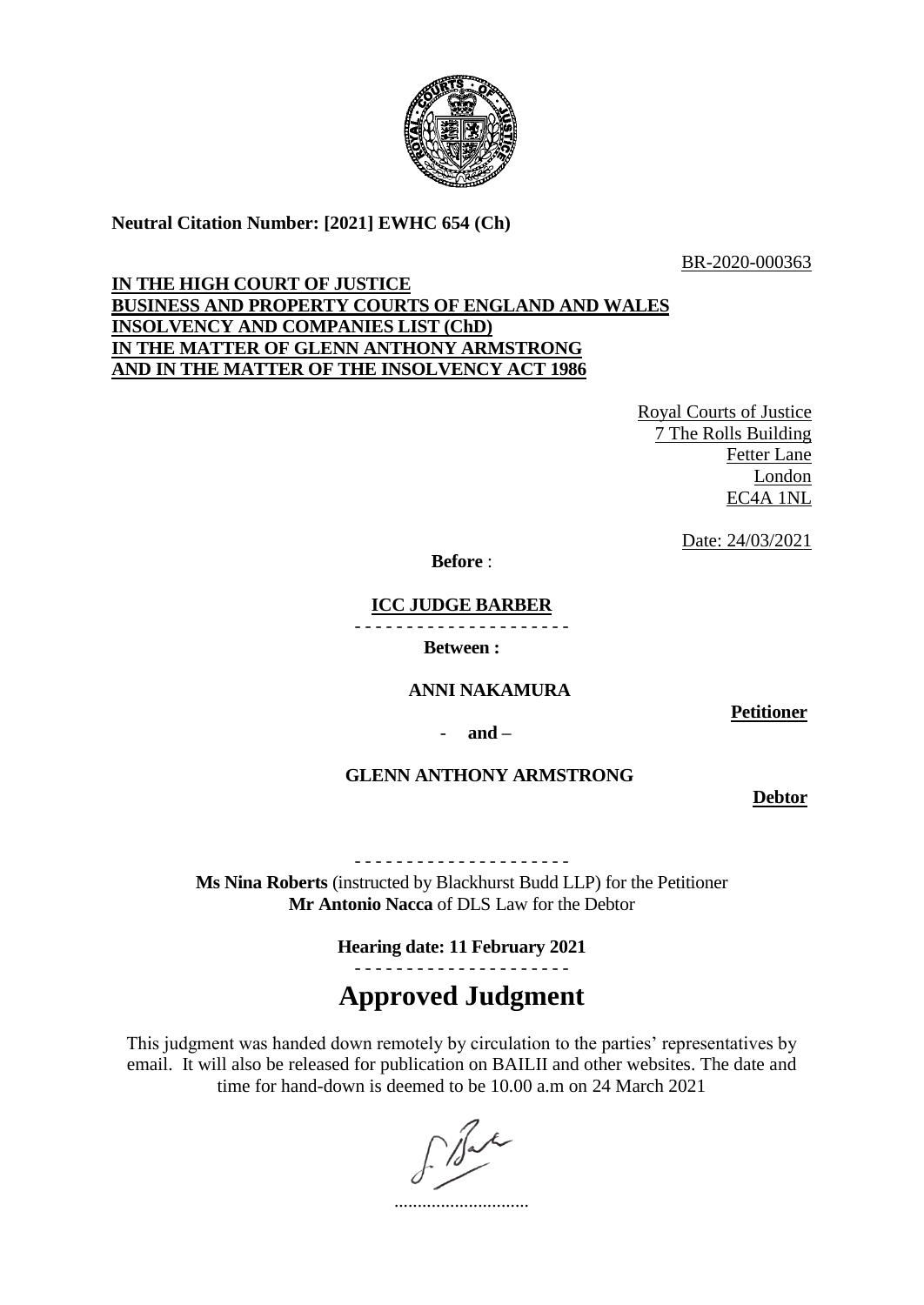# **ICC Judge Barber**

1. On 11 February 2021, I made a bankruptcy order against Mr Glenn Anthony Armstrong on the petition of Ms Anni Nakamura. I granted the order at the hearing on the footing that I would give written reasons at a later stage. I set out my reasons below.

## **Background**

- 2. The debtor has been a property investor, developer and entrepreneur since 2004. For many years until their separation, he and his wife Amanda were in business together, purchasing and developing properties and operating a residential 'buy to let' portfolio in the Milton Keynes area. Some properties were held in the name of the debtor or Amanda; others were held through companies, including Sutherland Investment Property Limited ('Sutherland'), of which the debtor and Amanda were directors and shareholders.
- 3. A company known as G & A Property Management Limited was set up to manage the rental portfolio and to collect rental income. It later changed its name to Creative Lettings (UK) Limited and thereafter to Flynn Lettings Limited ('Flynn Lettings'). Amanda ran Flynn Lettings as sole director and sole shareholder. The registered office for both Sutherland and Flynn Lettings was located at the same address in Wolverton, Buckinghamshire. The Sutherland and Flynn Lettings bank accounts were, in the debtor's words, 'linked'. Money collected by Flynn Lettings was used to service Sutherland debt during the marriage. Amanda had sole access to both bank accounts.
- 4. The debtor also founded 'The Property Millionaire Academy' and ran a variety of property investment seminars and courses for would-be investors. The individuals attending such workshops were for the most part students and ordinary members of the public.
- 5. The debtor and Amanda separated in 2015/2016. The debtor maintains that shortly thereafter, Amanda stopped his weekly allowance of £2000 from Sutherland and also stopped servicing Sutherland's debts from rental income. Amanda issued divorce proceedings in February 2016. Decree Nisi was pronounced on 24 March 2017 and Decree Absolute was granted on 15 May 2018.
- 6. Since separating from Amanda, the debtor has continued to run a variety of property investment seminars and courses, often through a corporate vehicle which he set up for the purpose known as The Property Investment Training Company Limited. The individuals attending the courses include ordinary members of the public. The debtor charges significant fees for these courses, which are hosted from Carisbrook House, a large property with four acres in Sherington which the debtor purchased and redeveloped as his new home after separating from Amanda. Carisbrook House is worth between £2-3 million. In 2018 it was said by the debtor to be in negative equity.
- 7. For a number of years (prior to and since his separation from Amanda), the debtor has persuaded individuals attending his property investment courses to lend him money and to invest in projects proposed by him. Many of these individuals have been left unpaid. Some filed witness statements in support of the bankruptcy petition,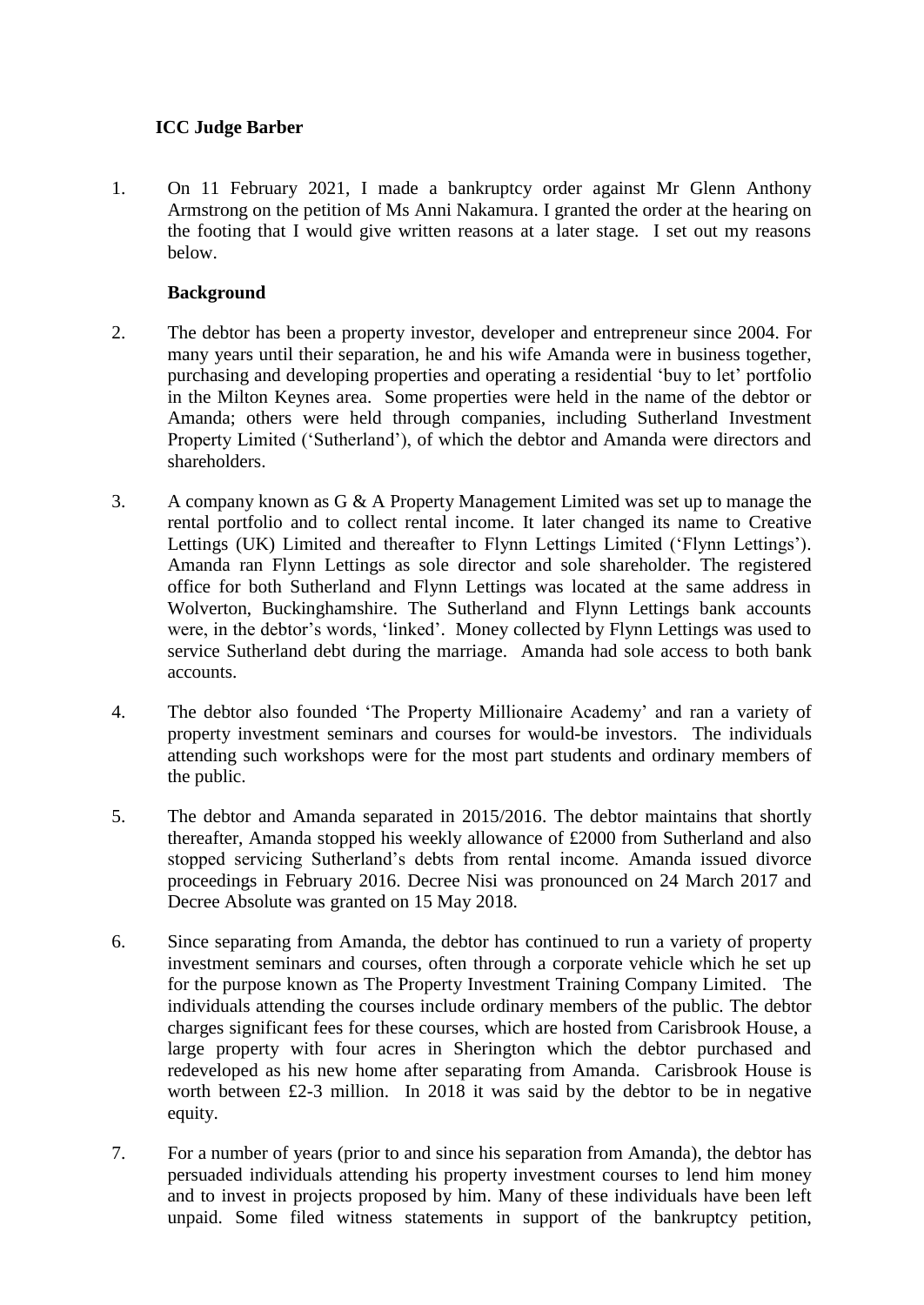exhibiting loan documentation and contemporaneous correspondence evidencing the monies advanced and the trail of excuses and broken promises that followed. These statements make troubling reading. The debtor has not responded in his evidence to each of the individual statements filed by the supporting creditors, despite being given an opportunity to do so; by his evidence he has simply stated, in general terms, that he does not consider all the debts claimed by supporting creditors to be properly due. Whilst the rights and wrongs of these individual transactions are not matters for me to determine within the context of this petition, it is clear from the evidence before me that the debtor has continued to procure sums from investors since presentation of the petition, with no obvious means of delivering on promised investments or of meeting agreed terms of repayment.

#### **The Petition**

8. The petition was presented on 9 April 2018 to the County Court at Milton Keynes and was served personally on the debtor on 4 June 2018. It was based on a statutory demand dated 21 November 2017 and served on 16 December 2017. The debt of £80,874.96 claimed by the statutory demand represented the balance of the principal (plus interest) remaining due under a loan agreement dated 8 April 2016 ('the Agreement') between (1) the petitioner (2) Sutherland as borrower and (3) the debtor as guarantor.

#### **The Agreement**

9. Under the terms of the Agreement, the petitioner agreed to advance £120,000. Clause 3.3 provided:

> 'The Borrower shall repay the loan to the Lender on the Repayment Date as defined in Clause 1.3'

- 10. Clause 1.3 defined 'the Repayment date' as 'no less than 3 months and not exceeding 6 months from and including the date hereof'
- 11. By Clause 5.1, it was provided that

'The Guarantor irrevocably and unconditional [sic] guarantees that the Borrower will pay all sums due and payable under the terms and provisions of the Loan Agreement at the times and in the manner specified herewith and if the Borrower fails to do so then the Guarantor will do so and indemnify the Lender from and against all losses damages costs and expenses incurred by the Lender as a result of the Borrower's failure.'

12. Sutherland failed to repay the loan in accordance with the terms of the Agreement.

#### **Grounds of Dispute**

13. Neither Sutherland's liability, nor the debtor's liability under the terms of the guarantee, were disputed at the hearing before me.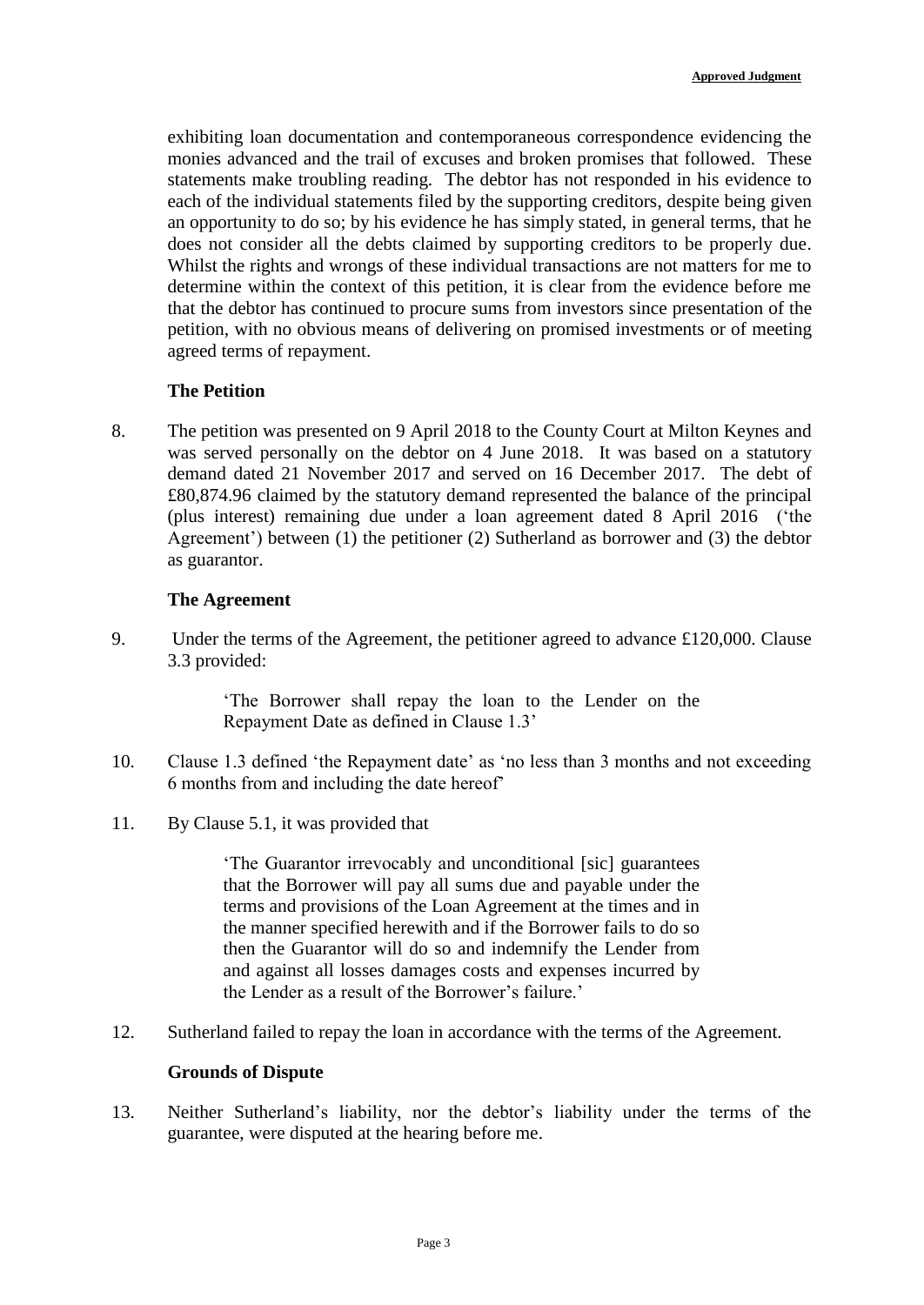- 14. At an earlier stage in proceedings on the petition, the debtor sought to argue that the petition debt was not 'for a liquidated sum' as required by section 267(2) of the Insolvency Act 1986 and so could not form the basis of a petition.
- 15. By the time of the hearing before me, however, the debtor had withdrawn his reliance on this argument. In my judgment he was right to do so. In context, the words 'and if the Borrower fails to do so then the Guarantor will do so', as set out in Clause 5.1, plainly impose a 'conditional payment obligation' on the Guarantor, within the meaning attached to that term in Norwich and Peterborough Building Society v McGuinness [2011] EWCA Civ 1286 at [7] and [42].
- 16. As put by Chief Registrar Baister in Dunbar Assets Plc v Fowler [2013] All ER (D) 02 (Jan) at [13]:

'One asks two questions: who pays, and what does he pay? If the answers are 'the guarantor pays' and 'he pays the principal debtor's debt', the guarantee gives rise to a conditional payment agreement.'

- 17. In this case, therefore. Clause 5.1 gives rise to a conditional payment obligation. The court treats a conditional payment obligation as a liquidated debt for the purposes of section 267(2)(b) IA 1986. The petition debt is for a liquidated sum.
- 18. No other grounds of dispute were raised.

#### **Adjournment Application**

19. At the hearing before me, the debtor sought a further adjournment of the petition, in order to allow him time to pay. His primary position was that the petition should be adjourned to allow him time to conclude his financial remedy proceedings in the Family Court. He blamed Amanda for the time it was taking to conclude those proceedings.

## **Principles to be applied**

## **Bankruptcy as a class remedy: views of the creditors**

20. Although a petitioning creditor, as between himself and the debtor, may be entitled to a bankruptcy order ex debito justitiae, his remedy is a 'class right'. Where creditors oppose the making of a bankruptcy order, the court must come to a conclusion in its discretion after considering the arguments in support of and opposing the petition: Re Crigglestone Coal Company Ltd [1906] 2 Ch 327; Glenn Maud v Aabar Block S.a.r.l. and Ors [2016] EWHC 2175 per Snowden J at [82].

#### **Views of the petitioning creditor**

21. The petitioner did not oppose a further 'short' adjournment if the Court thought fit, but expressed frustration at the delays and made clear that if the Court was not minded to grant a further adjournment, she would seek a bankruptcy order.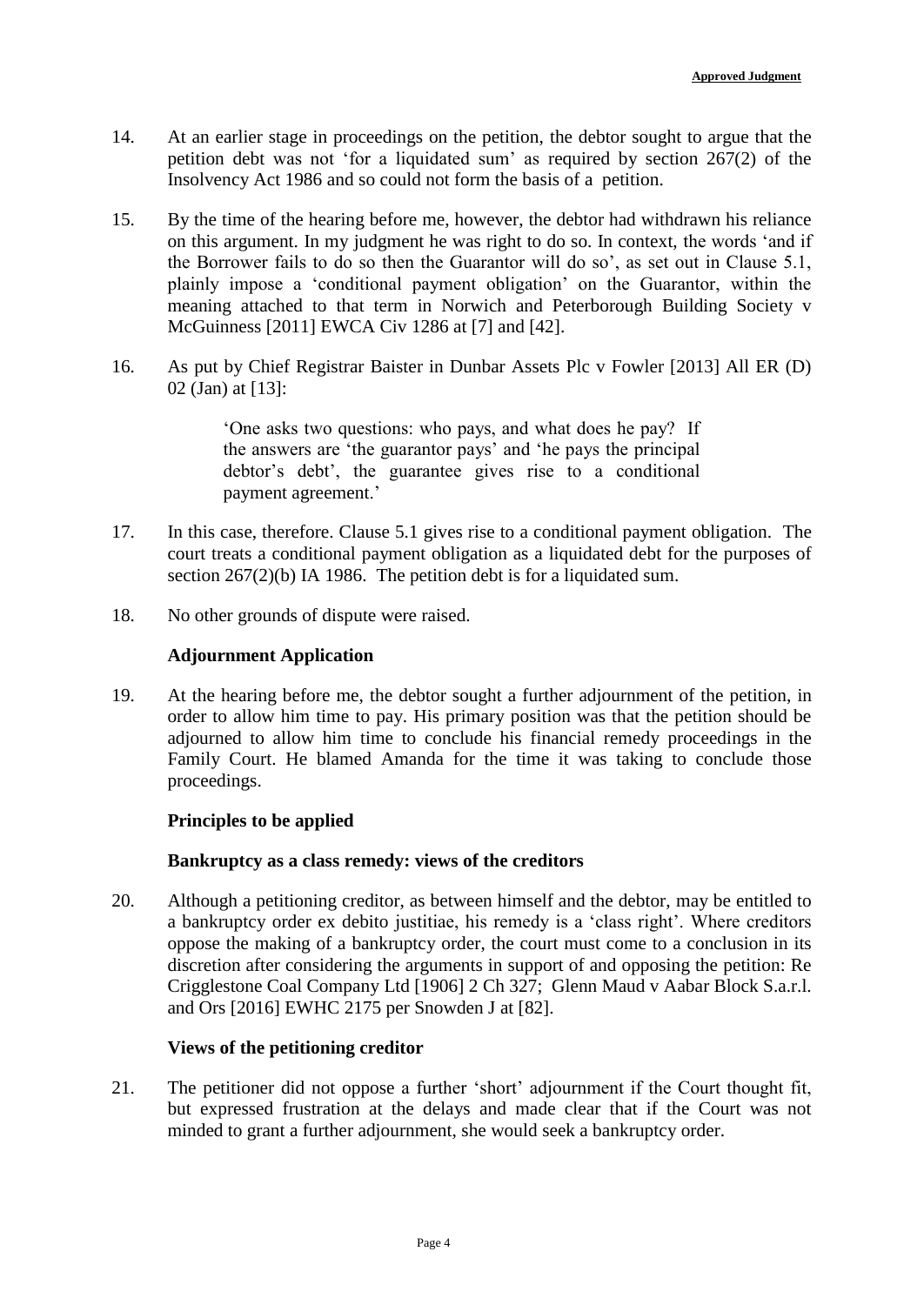#### **Views of other creditors**

- 22. There were more than 35 creditors who gave notice to the petitioner of their intention to appear in support of the petition. Ms Robert informed me that the total value of supporting creditors exceeded £4.9 million. The debtor disputed some of these claims (Sutherland's debt of £500,000 odd, for example) but by no means all of them. There were no opposing creditors.
- 23. All creditors who had given notice to the petitioner of their intention to appear on the petition were given an opportunity to file evidence, attend the hearing and address the court. I read their written evidence ahead of the hearing and heard their oral submissions at the hearing.
- 24. No creditor spoke in favour of an adjournment. A number of creditors expressed frustration and concern at the length of time the bankruptcy proceedings had taken. Some expressed concern that the debtor was still persuading would-be investors who attended his courses to lend him money. Others expressed concern at the debtor's expensive refurbishment of Carisbrook House (which had been undertaken since the debtor's separation from Amanda) and queried how this had been funded. Others commented on the debtor's lavish lifestyle and expensive cars. At least one voiced concern that since presentation of the petition, the debtor had been setting up further companies in the name of his new wife. All supporting creditors who expressed a view supported the making of a bankruptcy order immediately.

#### **Adjournment of the petition in the court's discretion**

- 25. As helpfully summarised in Glenn Maud v Aabar Block S.a.r.l. and Ors [2016] EWHC 2175 per Snowden J at [99]- [101], a practice exists under which a judge may exercise his discretion to adjourn the petition rather than make an immediate bankruptcy order on the ground that there are reasonable prospects of payment of the petition debt within a reasonable period.
- 26. The practice was described by Lewison LJ in Sekhon v Edginton [2015] 1 WLR 4435 at [15]-[19] as follows:

"15. [Insolvency] Rule 7.51A …. provides that, with some exceptions, the CPR apply to insolvency proceedings with any necessary modifications, except so far as inconsistent with the Insolvency Rules. It seems to me, therefore, that in the case of a bankruptcy petition the jurisdiction to adjourn is now found in CPR r 3.1(2)(b).

16. There are, however, differences between insolvency proceedings and an ordinary civil action. First, insolvency proceedings are class actions designed to secure distribution of an insolvent's assets pari passu between all his creditors. They are not merely a debt collection process. The primary purpose of proceedings is to enable an independent person to ascertain and preserve the debtor's assets and to achieve that pari passu distribution.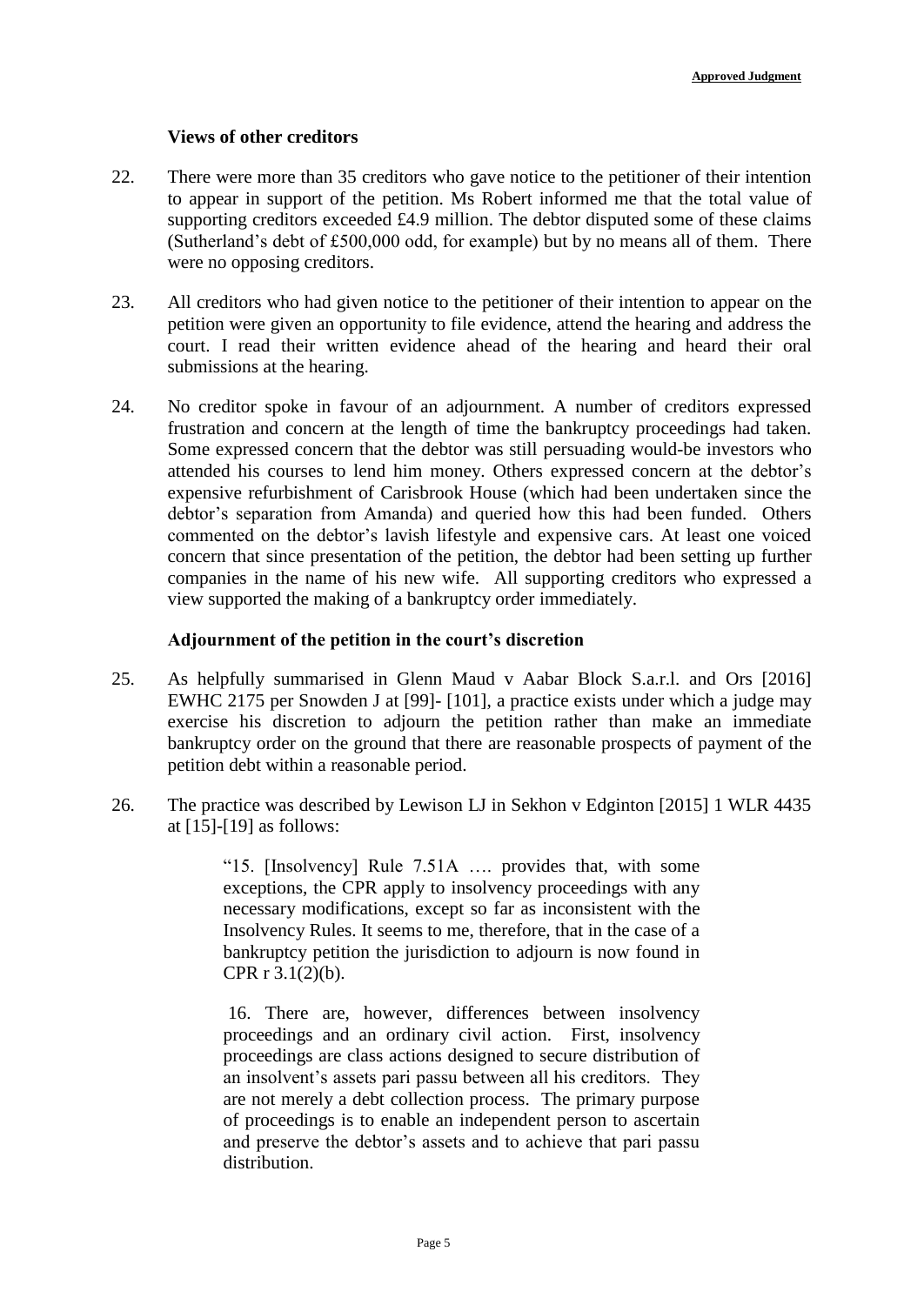17. Second, the presentation of a petition has the effect that any disposition of property made without the consent of the court by a person who is subsequently adjudicated bankrupt is void: see Insolvency Act 1986, section 284. Accordingly, delay in dealing with a petition is liable to have adverse consequences for creditors generally: see In re a Debtor (No 72 of 1982); Ex p Mumford Leasing Ltd v The Debtor [1984] 1 WLR 1143 applied in Judd v Williams [1998] BPIR 88.

18. Against this background, the practice has evolved in relation to the grant of adjournments of bankruptcy petitions where the debtor asks for time to pay. The starting point is that, if the petitioning creditor establishes that the statutory conditions are fulfilled, he is prima facie entitled to a bankruptcy order: see In re a Debtor (No 452 of 1948); Ex p The Debtor v Le Mee-Power [1949] 1 ALL ER 652 and the In re a debtor (No 72 of 1982) case, both referred to in Judd v Williams.

19. The court, of course, has the power to adjourn the petition, but the practice is to do so only if there is credible evidence that there is a reasonable prospect that the petition debt will be paid within a reasonable time. There are many statements to this effect in the cases of which the following recent ones are representative:

"A debtor clearly has no right to an adjournment in these circumstances, although it may be that a court would grant one if he could produce convincing evidence that the debt would be paid within a very short period": Anderson v KAS Bank NV [2004] BPIR 685, para 23 per David Richards J.

"A petitioning creditor has the prima facie right to obtain a bankruptcy order on, as this was, a duly presented petition where the liability of the debtor for the petition debt is, as it is here, clearly established. Equally, the court hearing the petition has a discretion to adjourn the petition for payment if, but only if, there is a reasonable prospect of the petition debt being paid in full within a reasonable time. See In re Gilmartin (A Bankrupt) [1989] 1 WLR 513, 516 and much subsequent authority to similar effect. There must be credible evidence to support such a prospect if the court is to grant an adjournment for payment": Harrison v Seggar [2005] BPIR 583, para 7, per Blackburne J.

"There is no doubt that the court retains a discretion not to make a bankruptcy order, even where the petition debt has been clearly established and any grounds of opposition have been dismissed. However, the authorities establish that in such circumstances the discretion to adjourn should only be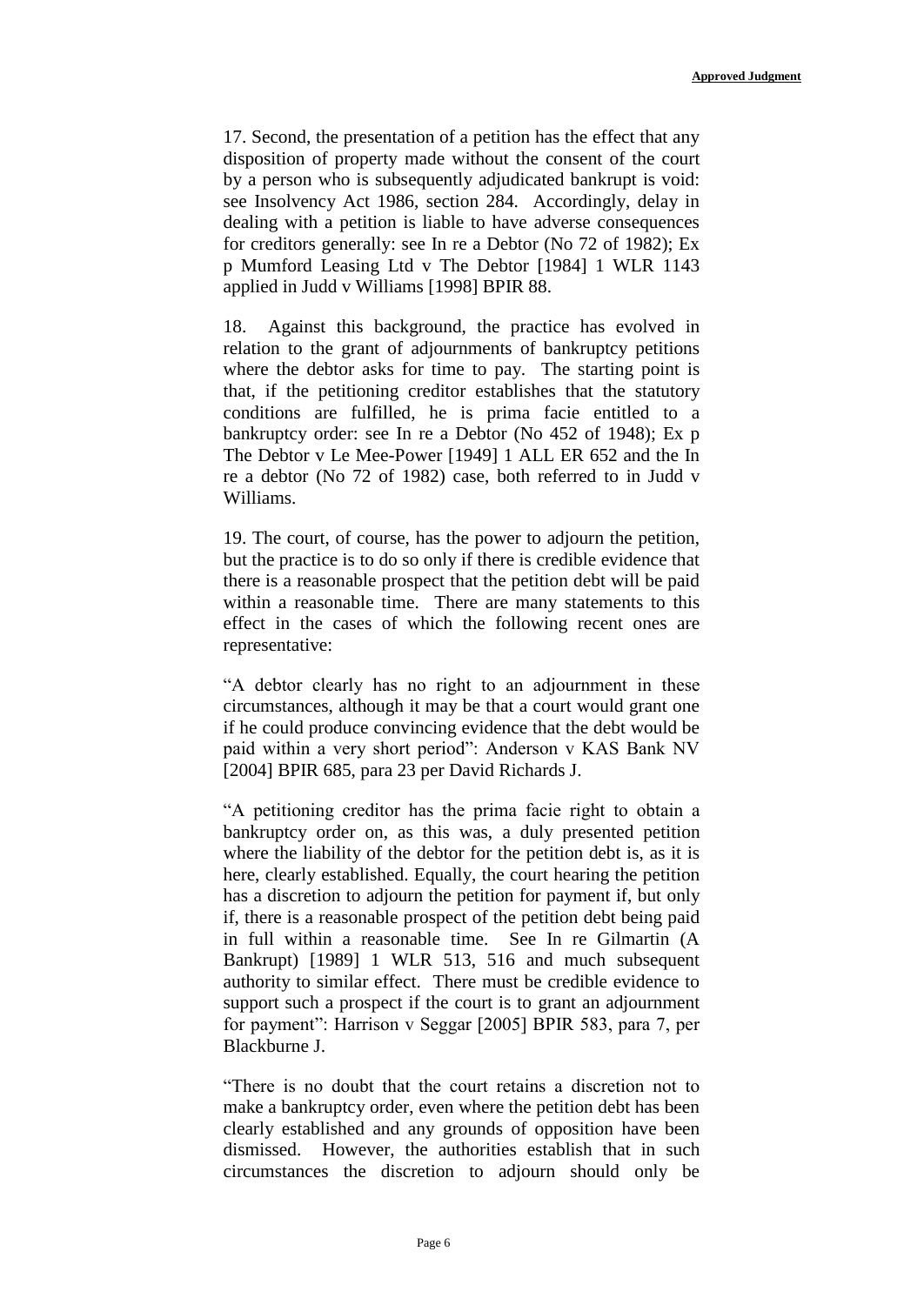exercised if there is a reasonable prospect of the petition debt being paid in full within a reasonable period … Furthermore…. 'There must be credible evidence to support such a prospect if the court is to grant an adjournment for payment'": Ross v Revenue and Customs Comrs [2010] 2 All ER 126, para 72, per Henderson J.

If the debtor does not produce any evidence of his ability to pay, he takes the risk that the court will not accept his bare assertion as to his means and ability to pay: see Dickins v Inland Revenue Comrs [2004] BPIR 718."

27. As noted by Snowden J in Glenn Maud v Aabar Block S.a.r.l. and Ors [2016] EWHC 2175 at [101], this practice

> 'places the onus upon the debtor to produce evidence of his means and ability to pay, and requires the judge to form his own view of whether that evidence justifies giving the debtor a (limited) period of time to pay.'

#### **Other aspects of discretion**

28. In exceptional cases, the court may also exercise its discretion to decline to make a bankruptcy order at all: see s.266(3) IA 1986. This may occur where the court is satisfied that the order will serve no useful purpose, for example where there will be no assets available in the insolvent estate for creditors. The debtor faces a heavy burden in persuading a court not to make an order on that basis, however: Glenn Maud (loc cit) per Snowden J at [103]. Even if at first glance there are no assets, the issue of antecedent transactions and any assets capable of recovery under s.284 will invariably fall to be considered.

#### **Adjournment History**

- 29. The petition was presented 2 years and 10 months prior to the hearing before me. It was based upon a statutory demand served over 3 years ago.
- 30. By the time of the hearing before me, the debtor had been granted at least nine adjournments of the petition, over a period (from the first hearing) of 2 years and 7 months. Between the first hearing of the petition on 8 June 2018 and the transfer of the petition to this court on 3 March 2020, the County Court at Milton Keynes had granted six adjournments of the petition. Following the transfer of the petition to this court, a further three adjournments had been granted. For the most part, these adjournments had been granted for reasons related to the Family Court proceedings including (variously) adjournments to allow time for the next hearing in the family proceedings to take place, or to secure the permission of the Family Court to disclose to the bankruptcy court evidence filed, or orders sought or made, in those proceedings, or to conclude the family proceedings. The last hearing of the petition had taken place on 30 October 2020.
- 31. Notwithstanding the generous adjournments afforded to the debtor in the past, however, by the time of the hearing before me, his overall financial position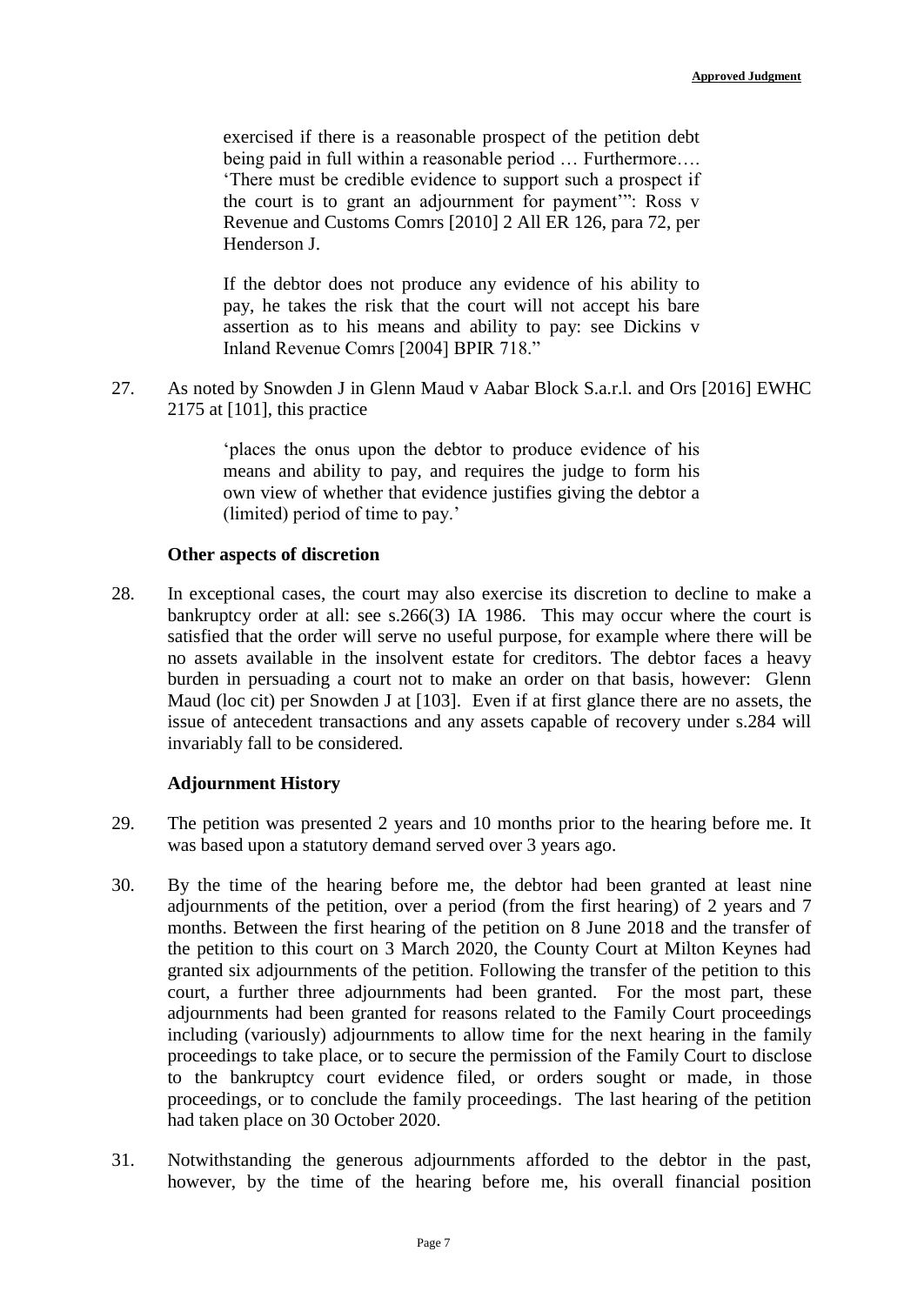remained, at best, opaque and I was taken to no persuasive evidence of the debtor's ability to pay the petition debt within a reasonable time.

#### **The debtor's evidence**

32. In support of his application for a further adjournment of the petition, the debtor referred me to earlier witness statements which he had filed in the proceedings but relied in particular upon the witness statements which he had filed since the last hearing of the matter in October 2020, comprising his  $11<sup>th</sup>$  statement dated 4 February 2021 and his  $12<sup>th</sup>$  statement dated 10 February 2021. Partway through the hearing before me, the debtor produced a further statement, his  $13<sup>th</sup>$ , dated 11 February 2021.

## **The 11th witness statement**

33. The 11<sup>th</sup> statement provided an update on progress in the family proceedings. Apart from placing much of the blame on the debtor's ex-wife for delays in achieving a final order in the family proceedings (at the time of the statement, a 'holding order' was in place but the final order in the family proceedings had yet to be approved and sealed), it highlighted a further issue raised at a Family Court hearing on 14 October 2020; that a validation order under s.284 IA 1986 would be required. The position at the time of the  $11<sup>th</sup>$  statement was summarised at paragraphs 10 to 14 as follows:

> '10. I have been awarded, what equates to largely, half of the matrimonial property portfolio; the equity from which will be adequate, not to mention the rental income from the same, to settle my debts. However, as recorded in the recital to the draft Final Order, there remain a number of issues between Ms Flynn [the debtor's ex-wife] and me.

> 11. Firstly, and of note, is Ms Flynn's deliberate attempts to obstruct me in receiving the rental income from my share of the matrimonial property portfolio. Ms Flynn asserts that after expenses, there are no funds due to me which, in my view is plainly wrong. Ms Flynn's approach has had a significant and unfair impact on the creditors in these proceedings, as those substantial rental funds could be used to help towards settling my debts and easing the burden on the creditors. I am advised by my legal team, and I accept, that in order to press ahead and resolve all of these ongoing issues, I must take separate legal action in respect of the rental income in short-course.

> 12. Secondly, there remains the question as to who should make, and also fund, the S.284 validation application in respect of the draft Final Order. I understand that Ms Flynn is the only beneficiary of such an application in that it protects her position over the other creditors should I be made bankrupt. As such, whilst I am awaiting approval of the draft holding order at the time of making this statement my Solicitors have been engaged with Ms Flynn's Solicitors in correspondence as to the costs of that application - particularly in light of both the delay in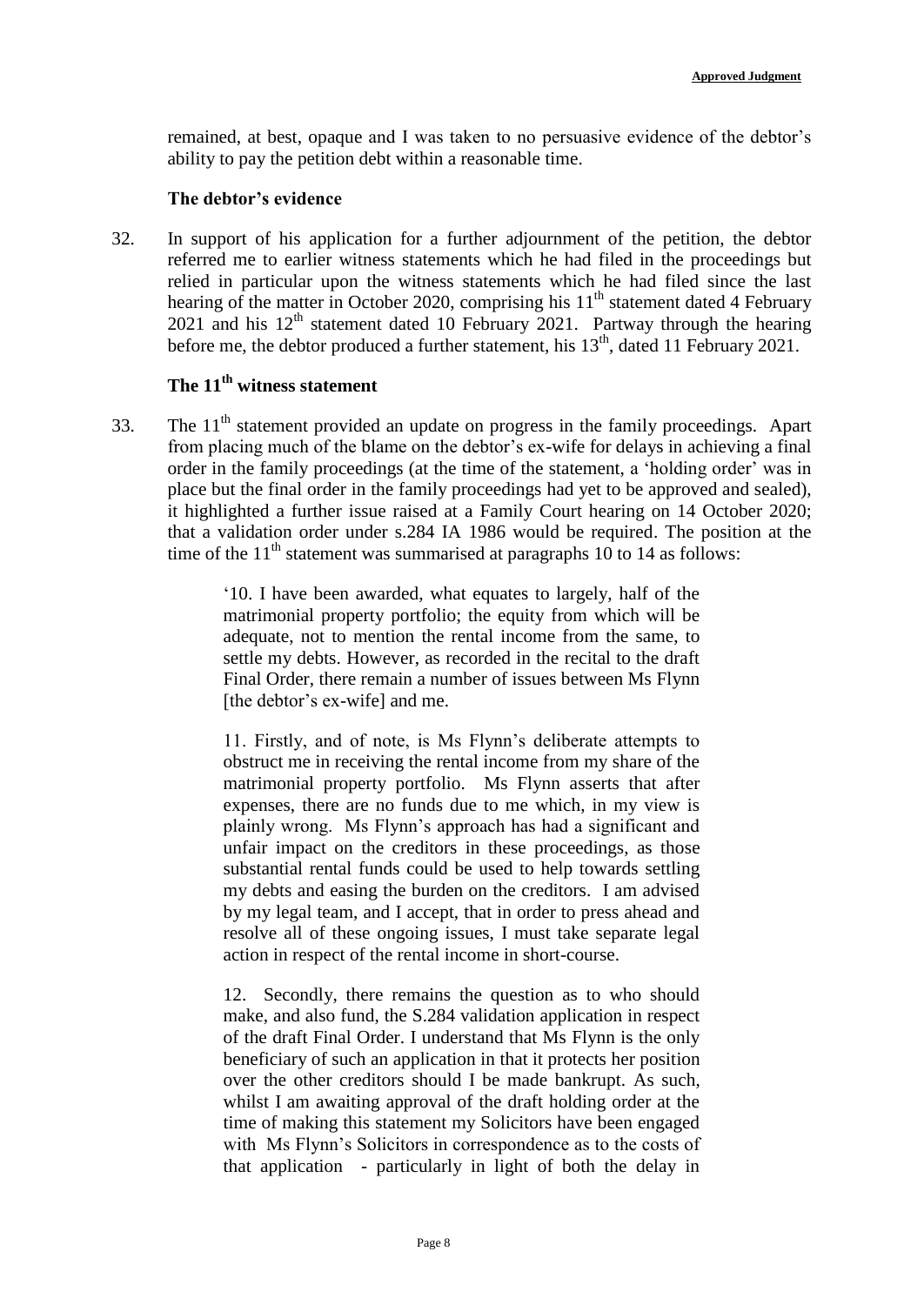finalising the draft Final Order, caused by her in action over the last 12 months, and her position in respect of my rental income.

13. I appreciate that there are certain persons in these proceedings who will claim that I have not been awarded enough to settle my debts. I must stress; however, that a number of creditors claims in this bankruptcy matter are wholly misconceived. If the sums due to the supporting creditors is [sic] to be taken into account at the next hearing in these proceedings, then respectfully, consideration will need to be given to each and every alleged creditor. I respectfully submit that once my share of the matrimonial asset is received, I will be able to deal with the creditors whose debts are properly due.

14. In the circumstances, I respectfully request that the Petition be adjourned to enable the validation application issue to be resolved and my asset position finally crystallised by way of the final orders, and then for me to address and settle the debts of those creditors whose debts are properly due.'

- 34. Read as a whole, the  $11<sup>th</sup>$  witness statement did not state, in terms, when, on the debtor's case, the petition debt would be paid, or how.
- 35. Whether a final order would be made at all in the family proceedings was uncertain, as it was dependent on s.284 relief being granted.
- 36. Moreover, even if s.284 relief was granted and the final order made, that of itself would not render readily available any cash assets for the debtor. It was clear from paragraph 11 of the  $11<sup>th</sup>$  witness statement that, putting the debtor's case at its highest, further legal proceedings were envisaged before the debtor could hope to recover the rental income to which he claimed to be entitled.
- 37. The position with regard to realisation of the debtor's proposed share of the property portfolio was left entirely opaque. It was not said, for example, that any specific property in the debtor's proposed share of that portfolio was (or was about to be placed) on the market, or at what price, whether a buyer had yet been found, when exchange was envisaged, whether a completion date had been set, or what the net proceeds of sale available to the debtor would be.
- 38. Overall, the  $11<sup>th</sup>$  witness statement, considered together with the earlier witness statements filed in these proceedings, did not comprise credible evidence of a reasonable prospect that the petition debt would be paid in full within a reasonable time.

# **The 12th witness statement**

39. The  $12<sup>th</sup>$  witness statement dated 10 February 2021 exhibited the 'holding order' which by then had been made by the Family Court. The holding order had annexed to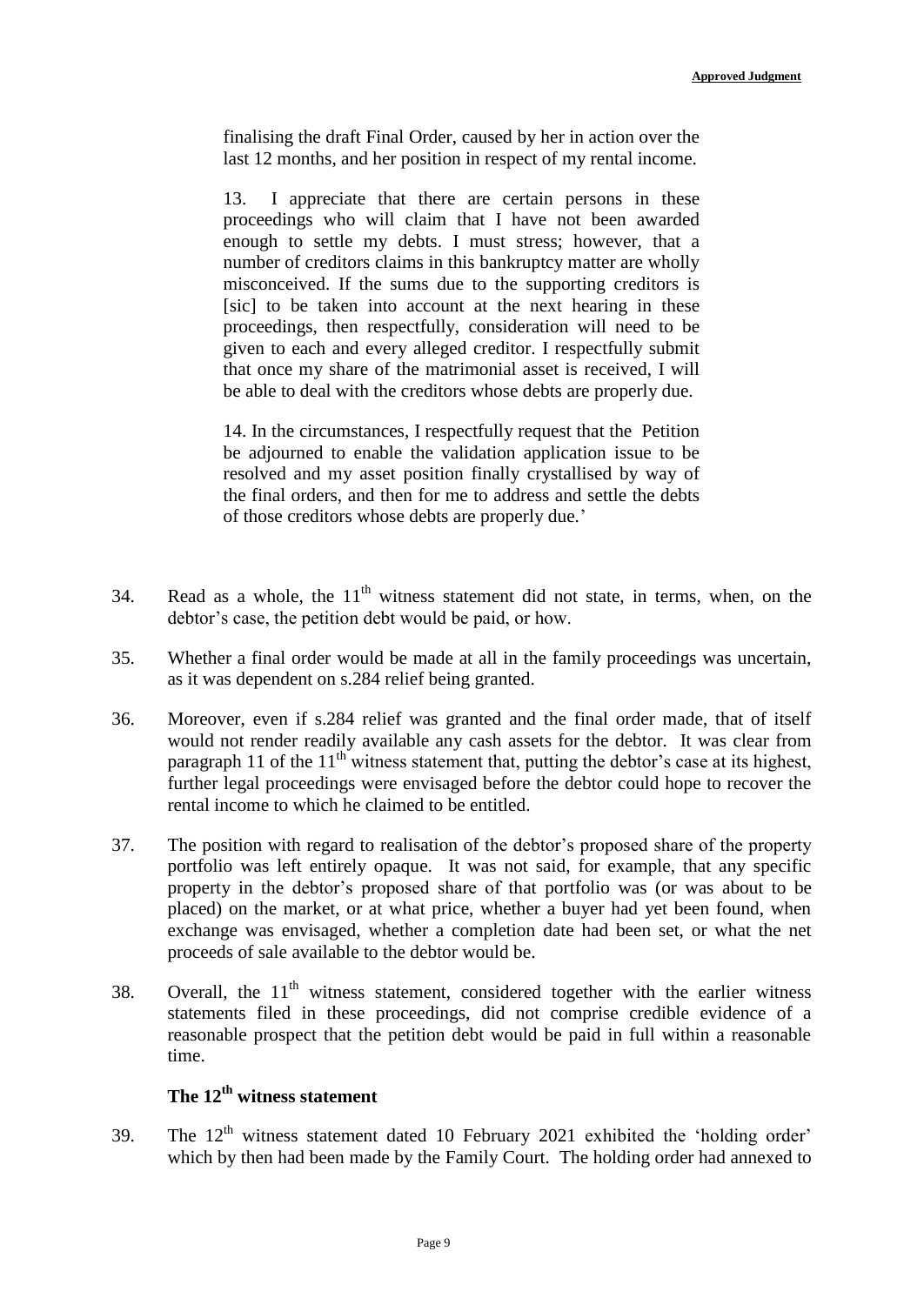it the draft final order. The draft final order was a long and complex document spanning 22 pages.

- 40. Annex 1 to the draft final order set out a list of properties ordered to be sold, with net sales proceeds to be used to pay 'the matrimonial element of the outstanding HMRC liability' (of £1.05m plus interests and costs), with half of any balance to be paid to the debtor. No values were given, net or gross, for the properties listed in Annex 1.
- 41. Annex 2 to the draft final order set out a list of properties to be sold at such price as may be agreed between the debtor and Amanda, with net sales proceeds (after discharge of mortgages, conveyancing costs, and any sums reasonably expended by Amanda in obtaining vacant possession of the properties) to be used to pay off a loan of unspecified amount owed by the debtor under a facility letter dated 22 March 2018 and thereafter in payment of any deficit on the debtor's rental account at the date of sale, with any balance to be paid to the debtor. Again, no values were given, net or gross, for the properties listed in Annex 2.
- 42. Paragraph 28 of the draft final order provided for an undertaking to be given by the debtor not to raise any further loans or borrowings against any of the properties listed in Annexes 2 and 3 unless Amanda had been released from her mortgage covenants in respect of the properties concerned.
- 43. Annex 3 to the draft final order set out a list of properties which, in the debtor's words, the Family Court 'intends to award to me when making the draft Final Order final'. Annex 3 listed gross values for the properties totalling £.4.2 million. No net values were given, however, whether in Annex 3 itself or elsewhere in the debtor's  $12<sup>th</sup>$  witness statement or the documents exhibited to it. During the course of the hearing, it became clear that the net figure was likely to be markedly lower than the gross. Figures exhibited to Mr Mitchell's  $4<sup>th</sup>$  witness statement, (which had been produced by the debtor to the court at an earlier judgment debtor's questioning, in 2020), suggested that total equity in the Annex 3 properties may stand as low as £1.2 million.
- 44. On behalf of the debtor, Mr Nacca contended that on current values, total equity in the Annex 3 properties was higher than £1.2 million, but he did not take me to evidence in support of that contention.
- 45. Mr Nacca went on to argue that, even if equity was assumed to stand at £1.2 million, that would 'cover' the petition debt. There was no evidence before me, however. of how (or when) it was planned to realise any equity sufficient to pay off the petition debt.
- 46. From paragraph 41 of the draft final order, it was clear that the Annex 3 properties were jointly owned; and that the order requiring Amanda to transfer her legal estate and beneficial interest in the Annex 3 properties to the debtor was (in each case) conditional upon the debtor securing Amanda's release from the mortgages secured on the property.
- 47. There was no evidence before me confirming a willingness on the part of any mortgage lender to release Amanda from the mortgages secured on any Annex 3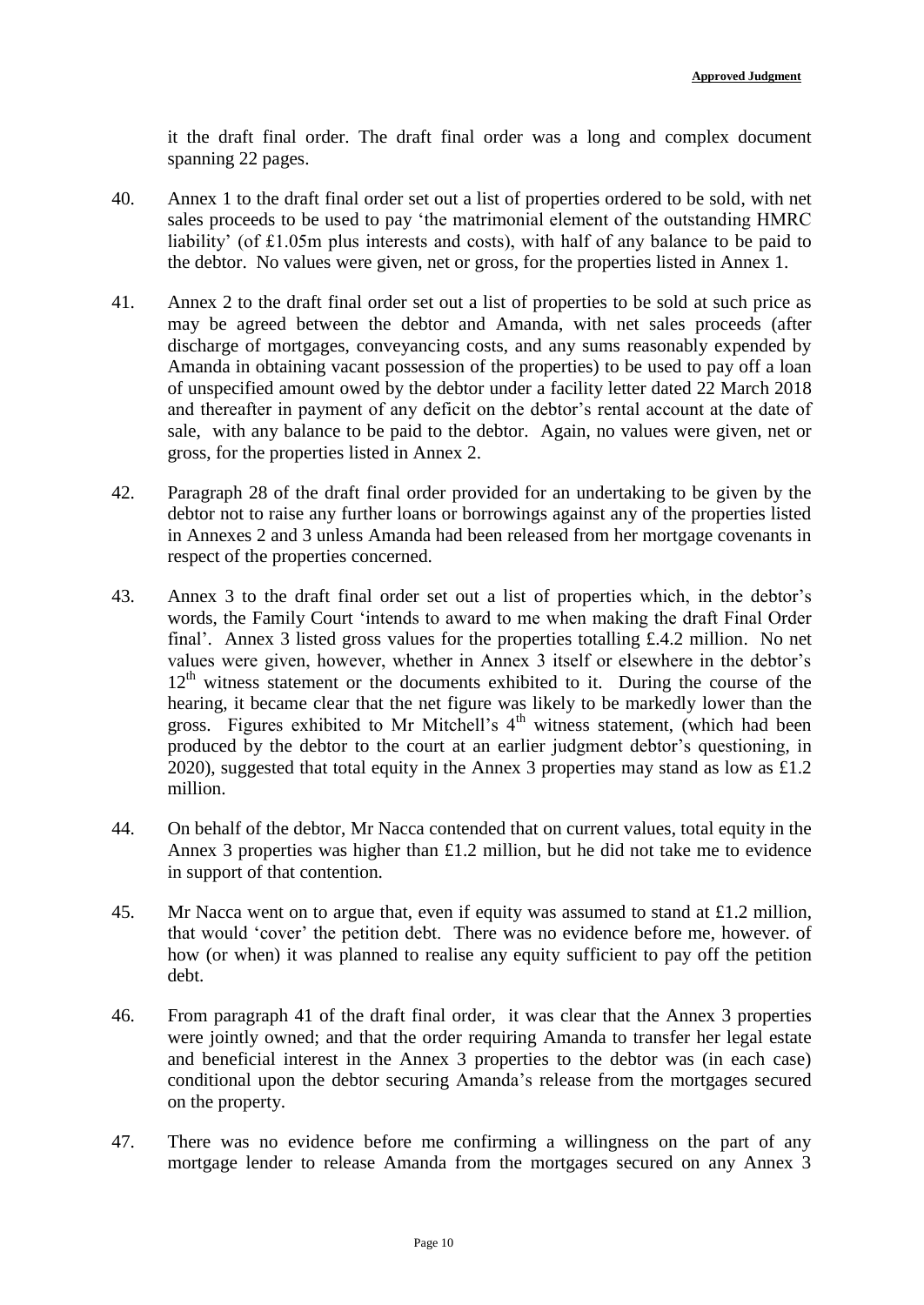property, or of the terms upon which such release would be granted, or of the debtor's ability to comply with any such terms. Given the debtor's drop in income and reduced credit rating, it could not readily be assumed that release would be forthcoming. The uncertainty surrounding such release was tacitly acknowledged in the draft final order itself. Paragraph 42 of the draft final order provided that, in default of the debtor securing Amanda's release within 12 months, the Annex 3 properties would be placed on the open market for sale, with the debtor and Amanda having joint conduct of the sales. Detailed provision was made in the draft final order for how the net proceeds of sale were to be applied in that event. After discharge of mortgages and conveyancing costs, the net proceeds were to be applied in payment *to Amanda* of any sums reasonably expended in obtaining vacant possession, in payment *to Amanda* of any deficit on the debtor's rental account at the date of sale, in payment *to Amanda* of any sums due to her pursuant to a capital gains tax indemnity provided at paragraph 30, with only any balance thereafter to be paid to the debtor.

- 48. Overall, on the evidence before the court, it was not possible to ascertain what, in reality, the debtor could hope to receive on a sale of the Annex 3 properties, or how long that process might take. Paragraph 28 of the draft final order also restricted the debtor's ability to raise finance on such properties pending Amanda's release: see paragraph 42 above. Raising finance on such properties in the short-term in order to pay off the petition debt was therefore not an option open to the debtor.
- 49. Annex 4 to the draft final order set out a list of properties which were to go to Amanda. Paragraph 44 of the draft final order provided for the debtor to transfer all his beneficial interest in the Annex 4 properties to Amanda within seven days of the date of the order. No gross or net values were given for any of the Annex 4 properties.
- 50. Paragraph 5 of the holding order laid down pre-conditions which would have to be satisfied before the final order would be made. These included validation under s.284 IA 1986 of all dispositions by the debtor in compliance with the orders and undertakings set out in the draft final order. As at 10 February 2021 (the date of the  $12<sup>th</sup>$  witness statement), no application for a validation order had yet been issued, though the need for such an application had been flagged at a hearing in the family proceedings in October 2020. The debtor blamed his ex-wife for the delay.
- 51. Paragraph 7 of the  $12<sup>th</sup>$  witness statement confirmed that the Family Court had listed a further 'Mention' in the family proceedings on 13 April 2021 and exhibited notice of hearing to that effect. The debtor stated that the hearing had been listed 'in anticipation that a validation application will have been made, heard, and the draft Final Order validated, enabling [the Family Court] to make the orders in the draft Final Order and seal the same…'
- 52. Against that backdrop, by paragraph 14 of his  $12<sup>th</sup>$  witness statement, the debtor requested that the petition be adjourned until the first available date after 13 April 2021, 'being the date at which it is envisaged the family proceedings will be concluded.' The debtor continued:

'The adjournment will enable me and my legal team to give proper consideration to, and make, the validation application and for that application to be listed and heard before the next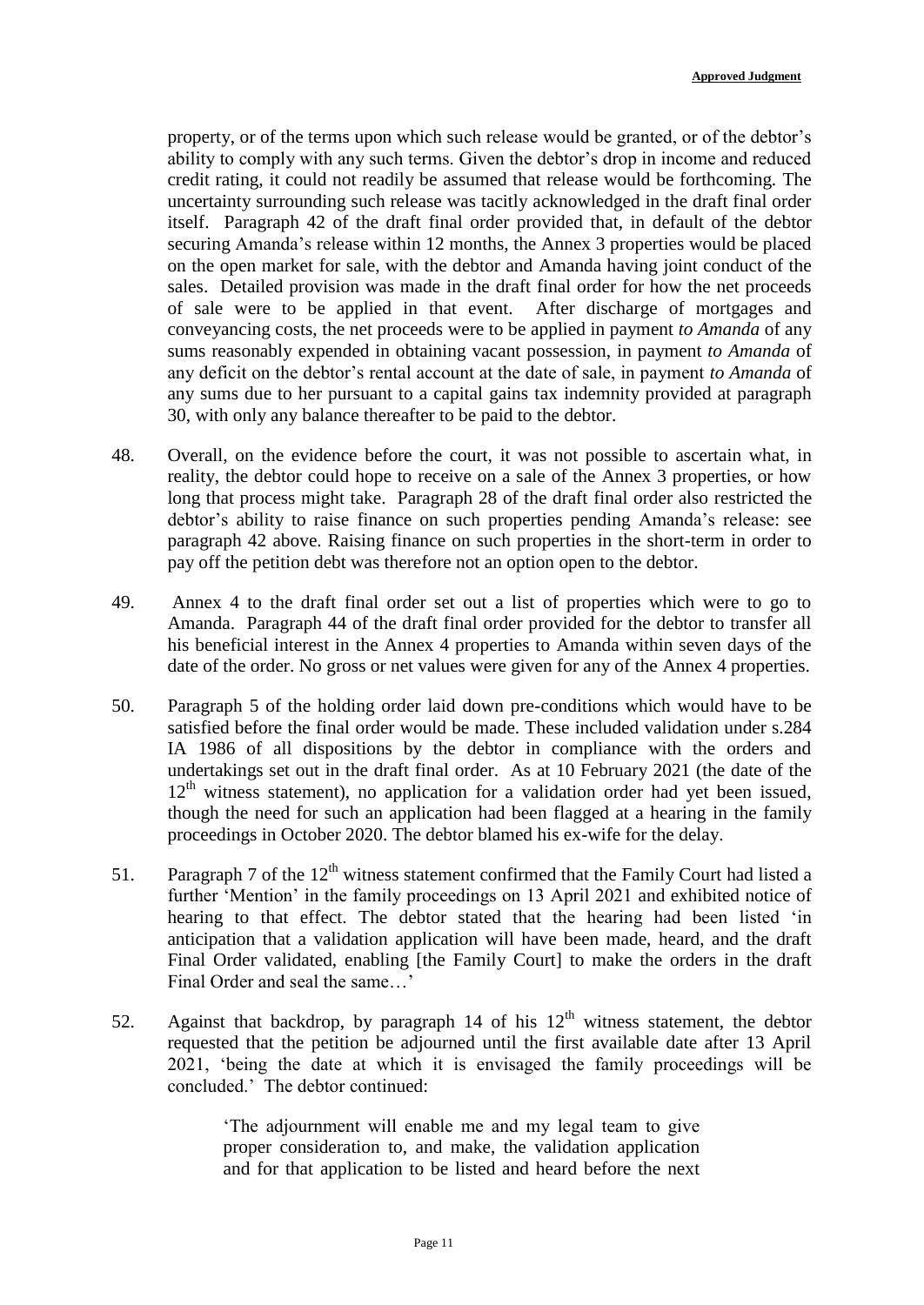hearing in the family proceedings. An adjournment will also provide the Family Court with the opportunity to consider the outcome of the application and, if as envisaged, make the Final Order in those proceedings.'

53. At paragraph 15, the debtor continued:

'Once the Final Order is made and my financial position is crystallised, I will be able to deal with my creditors and settle the debts of those creditors whose debts are properly due.'

In the concluding paragraph of his statement (para 16), he offered an undertaking to make a validation application within 21 days.

- 54. As with the  $11<sup>th</sup>$  witness statement, read as a whole, the  $12<sup>th</sup>$  witness statement did not state when, on the debtor's case, the petition debt would be paid, or how. When I asked Mr Nacca to take me to any evidence of a reasonable prospect that the petition debt would be paid in full within a reasonable time, he took me to Paragraph 41 of and Annex 3 to the draft final order. For the reasons already explored, however, these of themselves do not comprise evidence of a reasonable prospect that the petition debt would be paid in full within a reasonable time.
- 55. From the terms of the holding order in evidence before me, it was clear that the making of a final order in terms of the draft was conditional upon this court granting s.284 relief validating all dispositions of property to be made by the debtor under the terms of the order. It was far from clear to me, on the evidence before me, that such dispositions would be validated; there were too many unknowns. Moreover even if validation was granted, and a final order made by the Family Court in terms of the draft before me, I was taken to no credible evidence setting out how long it would take, from the date of approval of the final order, for the petition debt to be paid. The bare assertion at paragraph 15 of the debtor's  $12<sup>th</sup>$  witness statement, quoted at paragraph 53 above, was clearly inadequate for this purpose.
- 56. There was no evidence to suggest that the petition debt could be paid within a reasonable timeframe from rental income. By his  $11<sup>th</sup>$  witness statement, the debtor had accepted that there was a dispute between the debtor and his wife over rental income which would have to be resolved in further proceedings. This dispute was also acknowledged in paragraph 21 of the draft final order.
- 57. There was no evidence to suggest that any sale of the Annex 3 properties would be straightforward either; see paragraphs 46 to 48 above.
- 58. Overall, the evidence of the debtor set out in his  $12<sup>th</sup>$  witness statement was opaque on the issue of his financial position and on the question of how and when he proposed to pay the petition debt. As with the  $11<sup>th</sup>$  witness statement, it was not said that any specific property was or was about to be placed on the market, or at what price, whether a buyer had yet been found, when exchange was envisaged, whether a completion date had been set, or what the net proceeds of sale available to the debtor would be. It was clear that any claim to rental income would have to be the subject of further proceedings.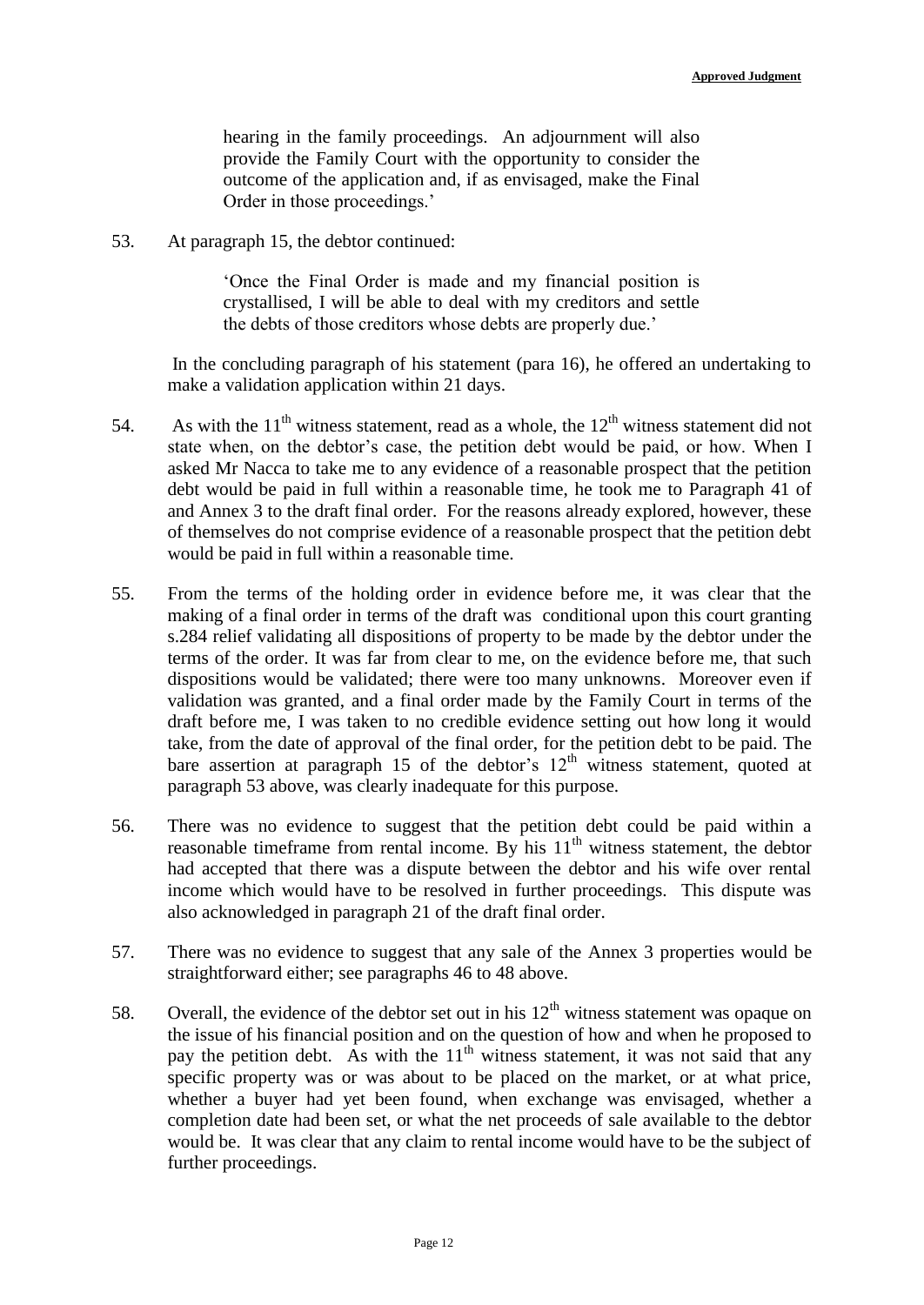- 59. Mr Nacca argued that the debtor was precluded by the Family Court from disclosing to this court a fuller account of his own financial position. I reject that explanation. As confirmed by Mr Mitchell's fourth witness statement, for example, the debtor had felt able to disclose net values of the Annex 3 properties when questioned as a judgment debtor in August 2020 without any difficulty. The Family Court had expressly permitted disclosure of the proposed final order. It was also clear from the terms of the holding order that the Family Court not only permitted, but *required*, a validation application to be made. Any validation application would require full disclosure of the debtor's financial position.
- 60. Overall, the  $11<sup>th</sup>$  and  $12<sup>th</sup>$  witness statement, taken with the debtor's earlier statements, did not comprise credible evidence of a reasonable prospect that the petition debt would be paid in full within a reasonable time.
- 61. During the course of the hearing, having been taken through the shortcomings of the  $11<sup>th</sup>$  and  $12<sup>th</sup>$  witness statements. Mr Nacca took further instructions from the debtor. He then stated, on instruction, that the debtor would settle the petition debt 'within 21 days of the final order in the family proceedings being made'. Absent any evidence of how the debtor would settle the petition debt within 21 days of the final order being made, this was clearly not a sufficient basis on which to grant an adjournment. For reasons already explored, the mere granting of the final order would not free up any cash assets for the debtor and any realisation of Annex 3 properties would plainly take considerably longer than 21 days.
- 62. At a later stage of the hearing, the debtor offered an undertaking to settle the petition debt within (variously) 28 or 21 days from funds borrowed from his father. On instruction, Mr Nacca stated that the debtor's father had previously been unwilling to lend funds to the debtor given the status of the matrimonial proceedings, but that he was now prepared to lend the debtor money to clear the petition debt. He said that the debtor's father had liquid funds which were readily available.
- 63. Over the course of the afternoon, the debtor then produced his  $13<sup>th</sup>$  witness statement. This stated that the debtor's father, who is 86, had 'confirmed that he has approximately £160,000 available in a bank account'. It was clear from the  $13<sup>th</sup>$ witness statement, read as a whole, however, that the debtor's father had not yet agreed to lend the debtor the funds required to pay off the petition debt. By his  $13<sup>th</sup>$ witness statement, the debtor stated that his younger brother had telephoned his father that day, advising him not to lend the debtor any money and that the debtor would need to visit his father in person to explain matters fully. Whilst the debtor went on to state that he had 'no doubt' that his father would provide a bank statement confirming available funds and written confirmation of his willingness to assist, the reality was that the debtor wanted a further adjournment in order to allow time for him to visit his father *in the hope* of persuading his father to lend him the funds required to discharge the petition debt.
- 64. This was too little, too late. In my judgment, the  $13<sup>th</sup>$  witness statement, considered against the backdrop of the debtor's earlier statements, did not comprise credible evidence of a reasonable prospect that the petition debt would be paid in full within a reasonable time.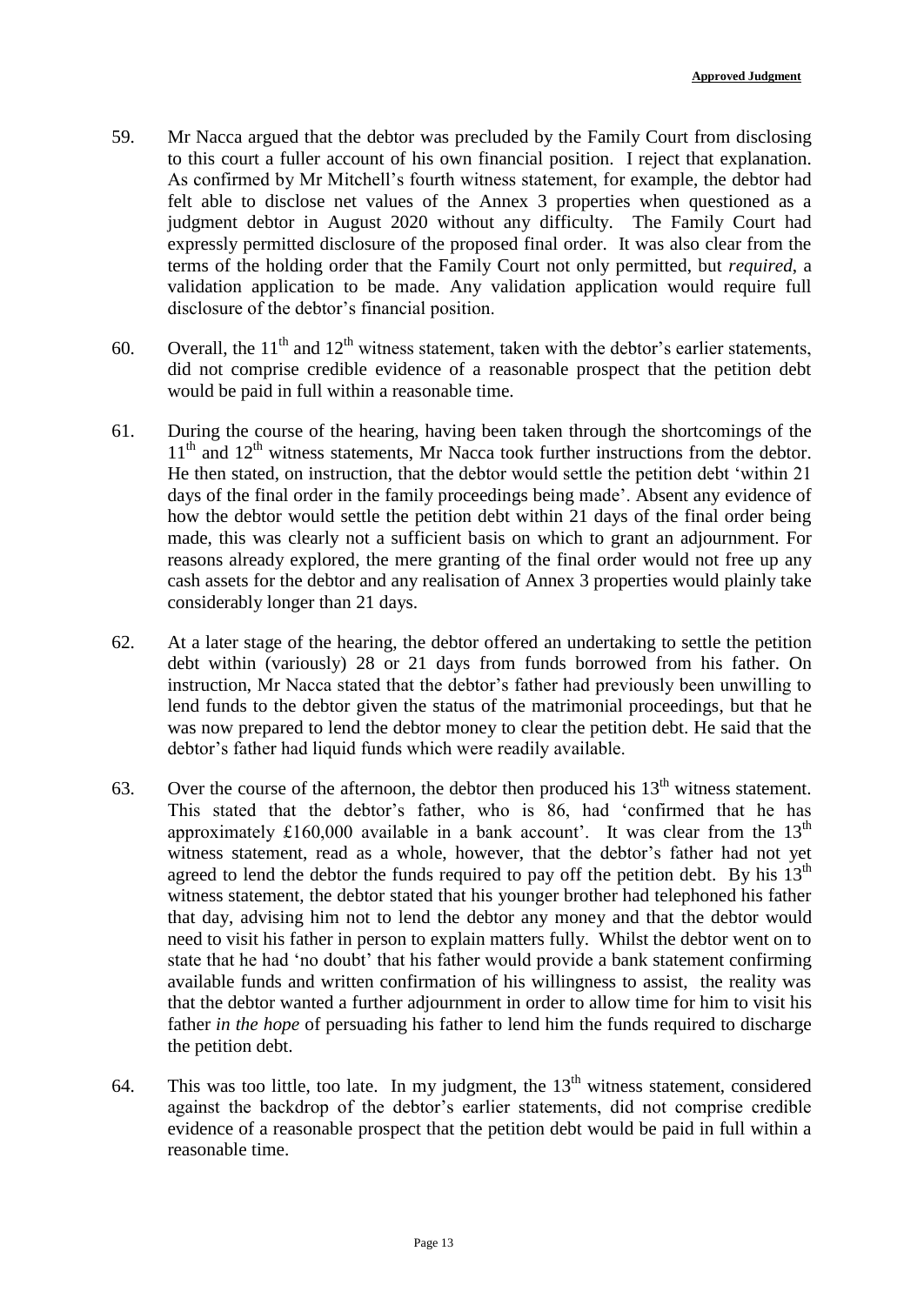65. I am fortified in this conclusion by an urgent message received over the course of the afternoon from the debtor's brother, Russell Armstrong. The message read as follows:

'To whom it may concern

I, Russell Winston Armstrong, of the above address and brother to Glenn Armstrong makes this statement and is true my best belief and knowledge [sic] in the knowledge that as a sworn statement I am liable to court proceedings and perjury if anything I say is untrue.

I have had a lengthy conversation with my father, Donald John Armstrong this afternoon, following on from this morning's hearing

I have been told by my father that he has been asked by Glenn to provide a bank statement to Glenn.

My father has told me that he would absolutely not be willing to provide Glenn with the funds to lend to him to pay off the lead petitioner, knowing that it does not end the matter of Glenn's bankruptcy and that due to other petitioners, merely delays further bankruptcy hearings

I would wish the court to know that my father and mother are not in good health, my mother has Alzheimer's, and my father has his own health issues. Both myself, and my two sisters as signed Attorneys to my mother's and father's financial affairs, …. are of the opinion that 'lending' Glenn the money at this stage would impact on their ability to fund any future care for themselves, as such I would have no hesitancy in putting a motion that my father would have been coerced by Glenn or his wife or emotionally blackmailed into any decision in Glenn's favour.

The money that my mother and father have, is for their future and final years and I must state that I most strongly object to Glenn putting my parents under such huge strain by asking them to lend Glenn the said money, when it is of Glenn's volition to not conduct himself in the correct financial manner

For the last few years, it has been my observation that both Glenn and his wife have been spending lavishly without any due regards to the debts they have been amassing.

I am available to address the court if they should so wish to this afternoon to give sworn statement verbally

yours sincerely [etc]'